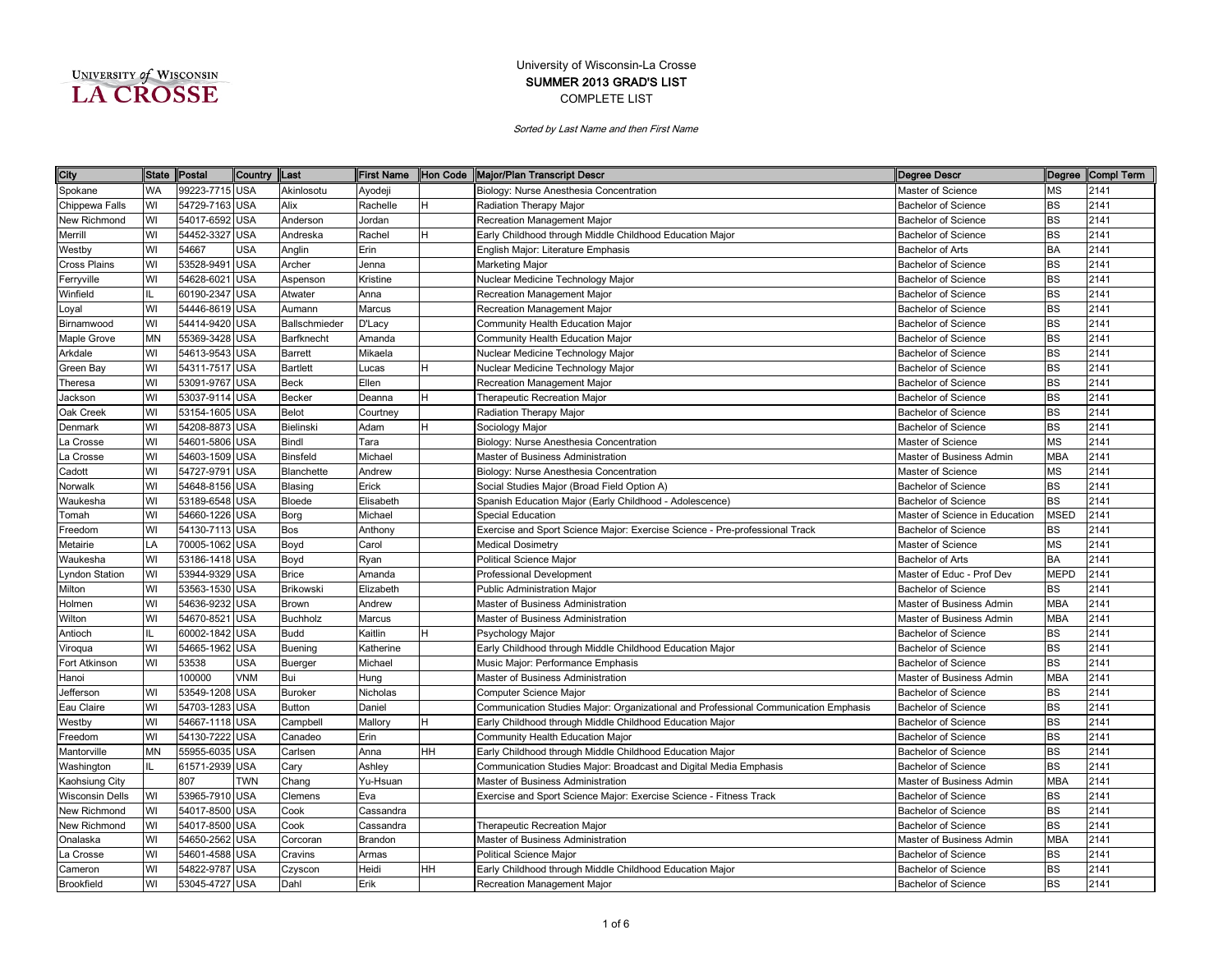| UNIVERSITY of WISCONSIN |  |
|-------------------------|--|
| <b>A CROSSE</b>         |  |

| City                    | State     | Postal         | Country  Last |               |           |    | First Name Hon Code Major/Plan Transcript Descr<br><b>Degree Descr</b>                           |             | Degree Compl Term |
|-------------------------|-----------|----------------|---------------|---------------|-----------|----|--------------------------------------------------------------------------------------------------|-------------|-------------------|
| Middleton               | WI        | 53562-4187 USA |               | Dallman       | Max       |    | Exercise and Sport Science Major: Exercise Science - Fitness Track<br><b>Bachelor of Science</b> | <b>BS</b>   | 2141              |
| Hartford                | WI        | 53027-1210 USA |               | Dallman       | Molly     | н  | Early Childhood through Middle Childhood Education Major<br><b>Bachelor of Science</b>           | <b>BS</b>   | 2141              |
| Verona                  | WI        | 53593-9019 USA |               | Darga         | Melanie   |    | Recreation Management Major<br><b>Bachelor of Science</b>                                        | <b>BS</b>   | 2141              |
| Medford                 | WI        | 54451-8778     | <b>USA</b>    | Dassow        | Dustin    |    | Master of Business Administration<br>Master of Business Admin                                    | <b>MBA</b>  | 2141              |
| De Pere                 | WI        | 54115-3448     | USA           | DeCleene      | Jacob     |    | <b>Biochemistry Major</b><br><b>Bachelor of Science</b>                                          | BS          | 2141              |
| Golden Valley           | <b>MN</b> | 55422-4711     | <b>USA</b>    | DePaolis      | Adam      |    | Philosophy Major<br><b>Bachelor of Science</b>                                                   | <b>BS</b>   | 2141              |
| Boscobel                | WI        | 53805-1025     | <b>USA</b>    | Dilley        | Jeremiah  |    | Psychology Major<br><b>Bachelor of Science</b>                                                   | <b>BS</b>   | 2141              |
| Whitehall               | WI        | 54773-8715     | <b>USA</b>    | Dittman       | Jodi      | HН | Therapeutic Recreation Major<br><b>Bachelor of Science</b>                                       | <b>BS</b>   | 2141              |
| Cottage Grove           | <b>MN</b> | 55016-2649     | <b>USA</b>    | Doherty       | Lizabeth  |    | Radiation Therapy Major<br><b>Bachelor of Science</b>                                            | <b>BS</b>   | 2141              |
| Bangor                  | WI        | 54614-8753     | <b>USA</b>    | Duerwachter   | Tyler     |    | Management Major<br><b>Bachelor of Science</b>                                                   | <b>BS</b>   | 2141              |
| Monona                  | WI        | 53716-1033     | <b>USA</b>    | Dux           | Signe     |    | <b>Medical Dosimetry</b><br>Master of Science                                                    | MS          | 2141              |
| La Crosse               | WI        | 54601-4593     | <b>USA</b>    | Dworak        | Justin    |    | Biology: Nurse Anesthesia Concentration<br>Master of Science                                     | MS          | 2141              |
| West Bend               | WI        | 53090-9304     | <b>USA</b>    | Dymond        | Daniel    |    | Microbiology Major<br><b>Bachelor of Science</b>                                                 | <b>BS</b>   | 2141              |
| Highland                | WI        | 53543-9790     | <b>USA</b>    | Eggers        | Rachel    |    | <b>Therapeutic Recreation Major</b><br><b>Bachelor of Science</b>                                | <b>BS</b>   | 2141              |
| Winona                  | <b>MN</b> | 55987-6000     | <b>USA</b>    | Elsabbagh     | Shaker    |    | Software Engineering<br>Master of Software Engineering                                           | <b>MSE</b>  | 2141              |
| Eagan                   | <b>MN</b> | 55123-1714     | <b>USA</b>    | Erkel         | Jeffrey   |    | <b>Public Administration Major</b><br><b>Bachelor of Science</b>                                 | BS          | 2141              |
| Long Lake               | <b>MN</b> | 55356-9287     | <b>USA</b>    | Farley        | Cole      |    | Recreation Management Major<br><b>Bachelor of Science</b>                                        | <b>BS</b>   | 2141              |
| Waunakee                | WI        | 53597-1417     | <b>USA</b>    | Fatura        | eeann     |    | School Psychology<br><b>Education Specialist</b>                                                 | <b>EDS</b>  | 2141              |
| La Crosse               | WI        | 54601-5755     | <b>USA</b>    | Felter        | Holly     |    | Community Health Education: Public Health<br>Master of Public Health                             | <b>MPH</b>  | 2141              |
| Athens                  | WI        | 54411-9307     | <b>USA</b>    | Frahm         | Sara      |    | Bachelor of Science<br>Therapeutic Recreation Major                                              | BS          | 2141              |
| <b>Boulder Junction</b> | WI        | 54512-0587     | <b>USA</b>    | Franc         | Niles     |    | Recreation Management Major<br><b>Bachelor of Science</b>                                        | <b>BS</b>   | 2141              |
| Antigo                  | WI        | 54409-2630 USA |               | Frisch        | Andrea    |    | Master of Science<br>Recreation Management                                                       | MS          | 2141              |
| Milwaukee               | WI        | 53211-3029 USA |               | Fu            | Zhicheng  |    | Software Engineering<br>Master of Software Engineering                                           | <b>MSE</b>  | 2141              |
| Franklin                | WI        | 53132-2308 USA |               | Fuss          | Alexandra |    | Psychology Major<br><b>Bachelor of Science</b>                                                   | <b>BS</b>   | 2141              |
| Onalaska                | WI        | 54650-2255     | <b>USA</b>    | Gabay         | Amy       |    | Master of Business Administration<br>Master of Business Admin                                    | MBA         | 2141              |
| Elmwood                 | WI        | 54740-8660     | <b>USA</b>    | Garfield      | Angela    |    | Recreation Management<br>Master of Science                                                       | MS          | 2141              |
| Madison                 | WI        | 53704-7003 USA |               | Garner        | Nathan    |    | Recreation Management Major<br><b>Bachelor of Science</b>                                        | <b>BS</b>   | 2141              |
| Sun Prairie             | WI        | 53590-4451     | <b>USA</b>    | Gaspar        | Daniel    |    | Master of Business Administration<br>Master of Business Admin                                    | <b>MBA</b>  | 2141              |
| Grand Meadow            | <b>MN</b> | 55936-8215     | <b>USA</b>    | Gehling       | Paul      |    | Master of Business Administration<br>Master of Business Admin                                    | <b>MBA</b>  | 2141              |
| Beaver Dam              | WI        | 53916-8922     | <b>JSA</b>    | Giedd         | Jeffrey   |    | Exercise and Sport Science Major: Sport Management<br><b>Bachelor of Science</b>                 | <b>BS</b>   | 2141              |
| Hubertus                | WI        | 53033-9437     | <b>USA</b>    | Giesen        | Ryan      |    | Management Major<br><b>Bachelor of Science</b>                                                   | <b>BS</b>   | 2141              |
| <b>Brown Deer</b>       | WI        | 53223-1307     | <b>USA</b>    | Gordon        | Justin    | н  | Exercise and Sport Science Major: Exercise Science - Fitness Track<br><b>Bachelor of Science</b> | BS          | 2141              |
| Chippewa Falls          | WI        | 54729-7139     | <b>USA</b>    | Greer         | issa      |    | Student Affairs Administration in Higher Education<br>Master of Science in Education             | <b>MSED</b> | 2141              |
| Lewiston                | <b>MN</b> | 55952-4128     | <b>USA</b>    | Griffin       | Blake     |    | <b>International Business Major</b><br><b>Bachelor of Science</b>                                | <b>BS</b>   | 2141              |
| Rochester               | <b>MN</b> | 55904-8479     | <b>USA</b>    | Grimsrud      | Marissa   |    | <b>Biology Major</b><br><b>Bachelor of Science</b>                                               | <b>BS</b>   | 2141              |
| Haikou                  | 46        | 570000         | CHN           | Guo           | Ye        |    | Software Engineering<br>Master of Software Engineering                                           | <b>MSE</b>  | 2141              |
| Greenfield              | WI        | 53228-2806     | <b>USA</b>    | Gyurina       | Jennifer  |    | Therapeutic Recreation Major<br><b>Bachelor of Science</b>                                       | BS          | 2141              |
| Albertville             | <b>MN</b> | 55301-0286     | <b>USA</b>    | Hackenmueller | Andrew    |    | Exercise and Sport Science Major: Physical Education<br>Bachelor of Science                      | <b>BS</b>   | 2141              |
| Oshkosh                 | WI        | 54904-9335     | USA           | Haedt         | Cassandra |    | <b>Biology Major</b><br><b>Bachelor of Science</b>                                               | <b>BS</b>   | 2141              |
| ake City                | <b>MN</b> | 55041-3306     | USA           | Haeska        | Marisa    |    | Radiation Therapy Major<br><b>Bachelor of Science</b>                                            | <b>BS</b>   | 2141              |
| Franksville             | WI        | 53126-9615     | USA           | Hall          | Donald    |    | Nuclear Medicine Technology Major<br><b>Bachelor of Science</b>                                  | <b>BS</b>   | 2141              |
| Rochester               | <b>MN</b> | 55901-8784     | <b>USA</b>    | Hanson        | Daniel    |    | Nuclear Medicine Technology Major<br><b>Bachelor of Science</b>                                  | BS          | 2141              |
| Saga                    | 41        | 842-0320       | <b>JPN</b>    | Hara          | Kazumi    |    | Health Education: Community Health Education<br>Master of Science                                | MS          | 2141              |
| Ely                     | MN        | 55731-1943     | <b>USA</b>    | Harrison      | Grant     |    | Exercise and Sport Science: Human Performance<br>Master of Science                               | МS          | 2141              |
| Holmen                  | WI        | 54636-9481     | <b>USA</b>    | Haupt         | Natalie   |    | Community Health Education Major<br><b>Bachelor of Science</b>                                   | <b>BS</b>   | 2141              |
| <b>West Allis</b>       | WI        | 53227-2627     | <b>USA</b>    | Hauser        | Jason     |    | Exercise and Sport Science Major: Sport Management<br><b>Bachelor of Science</b>                 | <b>BS</b>   | 2141              |
| Prairie du Chien        | WI        | 53821-2408 USA |               | Hemmer        | Kylie     |    | Early Childhood through Middle Childhood Education Major<br><b>Bachelor of Science</b>           | BS          | 2141              |
| Warrens                 | WI        | 54666-8001 USA |               | Henkel        | Laura     |    | Community Health Education Major<br><b>Bachelor of Science</b>                                   | <b>BS</b>   | 2141              |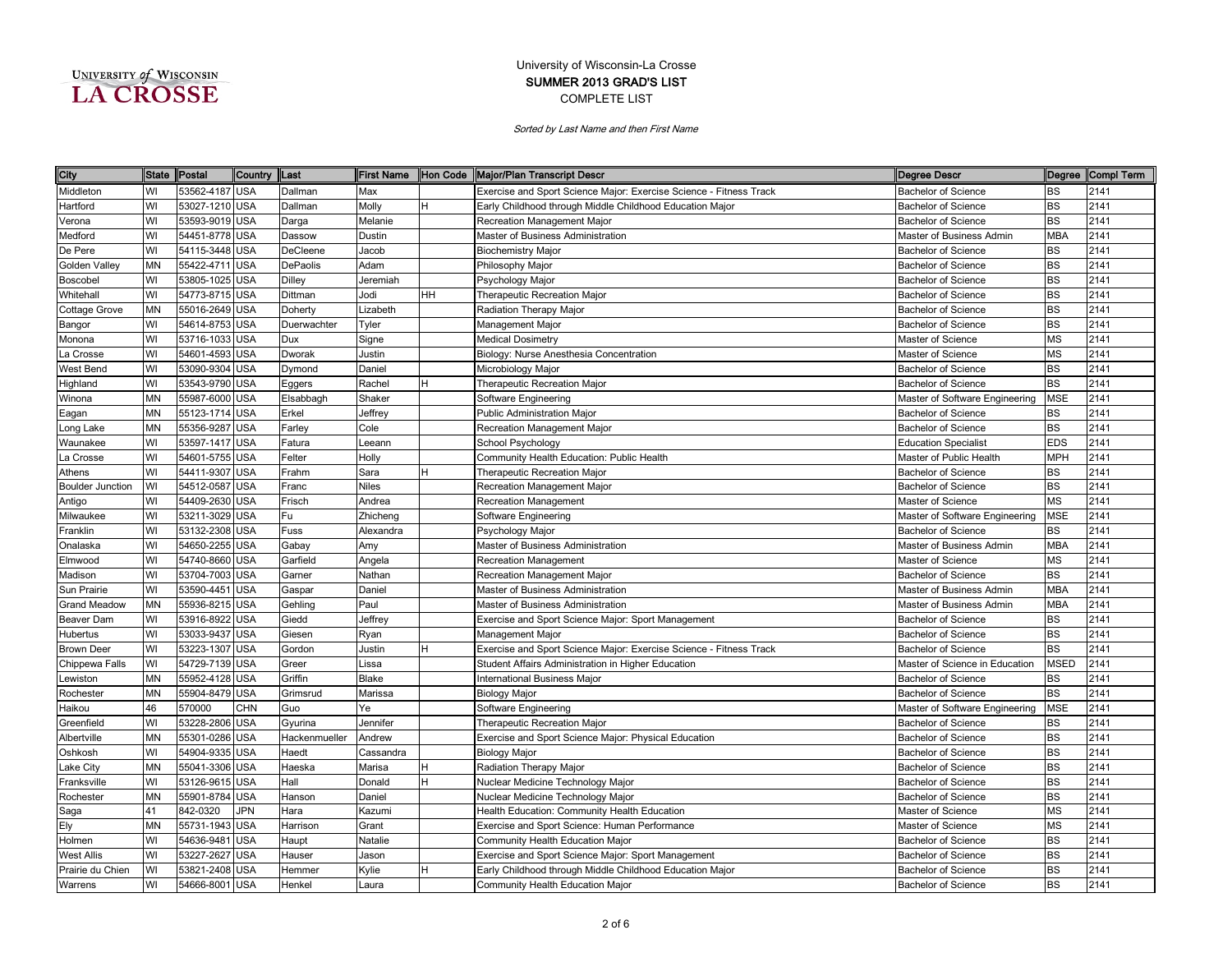| UNIVERSITY of WISCONSIN |  |
|-------------------------|--|
| <b>LA CROSSE</b>        |  |

| City                 |           | State Postal   | Country  Last |                 | First Name |     | Hon Code Major/Plan Transcript Descr                                                | Degree Descr                   |             | Degree Compl Term |
|----------------------|-----------|----------------|---------------|-----------------|------------|-----|-------------------------------------------------------------------------------------|--------------------------------|-------------|-------------------|
| Saint Paul           | <b>MN</b> | 55106-0005 USA |               | Her             | Dorothy    |     | Communication Studies Major: Broadcast and Digital Media Emphasis                   | <b>Bachelor of Science</b>     | <b>BS</b>   | 2141              |
| Saint Paul           | <b>MN</b> | 55106-2110 USA |               | Her             | Duachi     |     | Health Education: Community Health Education                                        | Master of Science              | <b>MS</b>   | 2141              |
| Plain                | WI        | 53577-9669 USA |               | Hetzel          | Courtney   |     | <b>Biology Major</b>                                                                | <b>Bachelor of Science</b>     | <b>BS</b>   | 2141              |
| Wausau               | WI        | 54403-2081 USA |               | Hilgemann       | Kaitlyn    |     | Early Childhood through Middle Childhood Education Major                            | <b>Bachelor of Science</b>     | <b>BS</b>   | 2141              |
| Schaumburg           | IL        | 60194-2249 USA |               | Hitzel          | Elizabeth  |     | Community Health Education Major                                                    | <b>Bachelor of Science</b>     | <b>BS</b>   | 2141              |
| New Lisbon           | WI        | 53950-9435 USA |               | Holzberger      | Daniel     |     | Master of Business Administration                                                   | Master of Business Admin       | <b>MBA</b>  | 2141              |
| La Crosse            | WI        | 54601-5591     | <b>USA</b>    | Hoppa           | Mandi      |     | Health Education: Community Health Education                                        | Master of Science              | MS          | 2141              |
| <b>Hales Corners</b> | WI        | 53130-2424 USA |               | Howard          | Rachel     |     | Biology Major: Biomedical Science Concentration                                     | <b>Bachelor of Science</b>     | <b>BS</b>   | 2141              |
| Farmington           | <b>MN</b> | 55024-8177 USA |               | Jackson         | Joshua     |     | Exercise and Sport Science Major: Exercise Science - Fitness Track                  | <b>Bachelor of Science</b>     | <b>BS</b>   | 2141              |
| <b>Brillion</b>      | WI        | 54110-1115 USA |               | Jacques         | Matthew    |     | Professional Development                                                            | Master of Educ - Prof Dev      | <b>MEPD</b> | 2141              |
| Prescott             | WI        | 54021-1967     | <b>USA</b>    | Jerrick         | David      |     | nternational Business Major                                                         | <b>Bachelor of Science</b>     | BS          | 2141              |
| Melrose              | WI        | 54642-8236 USA |               | Jessie          | Danna      |     | Psychology Major                                                                    | <b>Bachelor of Science</b>     | <b>BS</b>   | 2141              |
| Medford              | WI        | 54451-9134 USA |               | Johnas          | Jennifer   |     | Exercise and Sport Science Major: Exercise Science - Pre-professional Track         | <b>Bachelor of Science</b>     | <b>BS</b>   | 2141              |
| Pewaukee             | WI        | 53072-6684     | <b>USA</b>    | Katarow         | Grant      |     | Communication Studies Major: Organizational and Professional Communication Emphasis | <b>Bachelor of Science</b>     | <b>BS</b>   | 2141              |
| Mukwonago            | WI        | 53149-9240 USA |               | Kelly           | Andrew     |     | Theatre Arts Major: Music Theatre Emphasis                                          | <b>Bachelor of Arts</b>        | <b>BA</b>   | 2141              |
| South Saint Paul     | <b>MN</b> | 55075-2520 USA |               | Kemp            | Lucas      |     | Biology: Nurse Anesthesia Concentration                                             | Master of Science              | <b>MS</b>   | 2141              |
| Onalaska             | WI        | 54650-8773 USA |               | Kessler         | Jennifer   | HH. | Community Health Education Major                                                    | <b>Bachelor of Science</b>     | <b>BS</b>   | 2141              |
| Green Bay            | WI        | 54313-5926 USA |               | Keyes           | Kathryn    |     | Radiation Therapy Major                                                             | <b>Bachelor of Science</b>     | <b>BS</b>   | 2141              |
| Holmen               | WI        | 54636-9251     | <b>USA</b>    | Klubertanz      | Carl       |     | Recreation Management Major                                                         | <b>Bachelor of Science</b>     | <b>BS</b>   | 2141              |
| a Crosse.            | WI        | 54601-6009 USA |               | Knox            | Darren     |     | Community Health Education: Public Health                                           | Master of Public Health        | MPH         | 2141              |
| a Crosse.            | WI        | 54601-5857 USA |               | Knudsen         | Christina  |     | Professional Development                                                            | Master of Educ - Prof Dev      | MEPD        | 2141              |
| ancaster             | WI        | 53813-2190 USA |               | Koenen          | Gary       | HН  | Accountancy Major                                                                   | <b>Bachelor of Science</b>     | BS          | 2141              |
| Sussex               | WI        | 53089-4527 USA |               | Kosek           | Lisa       | HН  | Radiation Therapy Major                                                             | <b>Bachelor of Science</b>     | <b>BS</b>   | 2141              |
| Prairie du Chien     | WI        | 53821-2911 USA |               | Kozelka         | Jordan     |     | Nuclear Medicine Technology Major                                                   | <b>Bachelor of Science</b>     | <b>BS</b>   | 2141              |
| Minocqua             | WI        | 54548-9046 USA |               | Kozev           | Breann     |     | Radiation Therapy Major                                                             | <b>Bachelor of Science</b>     | <b>BS</b>   | 2141              |
| a Crosse             | WI        | 54601-2270 USA |               | Kruser          | Teresa     |     | Early Childhood through Middle Childhood Education Major                            | <b>Bachelor of Science</b>     | <b>BS</b>   | 2141              |
| Oconto               | WI        | 54153-9408 USA |               | Kucera          | Courtney   |     | Psychology Major                                                                    | <b>Bachelor of Science</b>     | <b>BS</b>   | 2141              |
| Grand Junction       | CO        | 81504-7697 USA |               | Lampe           | Gregory    |     | English Major: Literature Emphasis                                                  | <b>Bachelor of Arts</b>        | <b>BA</b>   | 2141              |
| Bloomington          | WI        | 53804-9644 USA |               | Langmeier       | Tricia     |     | Early Childhood through Middle Childhood Education Major                            | <b>Bachelor of Science</b>     | <b>BS</b>   | 2141              |
| Schofield            | WI        | 54476-2406     | <b>USA</b>    | Lao             | Vong       |     | <b>Professional Development</b>                                                     | Master of Educ - Prof Dev      | <b>MEPD</b> | 2141              |
| Krakow               | WI        | 54137-9024 USA |               | Lasecki         | Alexander  |     | Nuclear Medicine Technology Major                                                   | <b>Bachelor of Science</b>     | BS          | 2141              |
| Hartland             | WI        | 53029-8657     | <b>USA</b>    | Leahy           | Jack       |     | Master of Business Administration                                                   | Master of Business Admin       | MBA         | 2141              |
| Beijing              | 11        | 100028         | CHN           | ۱i              | Yichen     |     | Software Engineering                                                                | Master of Software Engineering | <b>MSE</b>  | 2141              |
| New Berlin           | WI        | 53146-3841     | <b>USA</b>    | Liban           | Jessica    |     | <b>Nutrition Minor</b>                                                              | <b>Bachelor of Science</b>     | <b>BS</b>   | 2141              |
| New Berlin           | WI        | 53146-3841     | <b>USA</b>    | Liban           | Jessica    |     | Exercise and Sport Science Major: Exercise Science - Fitness Track                  | <b>Bachelor of Science</b>     | <b>BS</b>   | 2141              |
| Racine               | WI        | 53405-1604     | <b>USA</b>    | Lieungh         | Emily      |     | Psychology Major                                                                    | <b>Bachelor of Science</b>     | <b>BS</b>   | 2141              |
| a Crosse             | WI        | 54601-2158 USA |               | Londre          | Andrew     |     | <b>Political Science Major</b>                                                      | <b>Bachelor of Science</b>     | <b>BS</b>   | 2141              |
| Osseo                | WI        | 54758-9178 USA |               | Lundberg        | Sarah      | HH. | Therapeutic Recreation Major                                                        | <b>Bachelor of Science</b>     | <b>BS</b>   | 2141              |
| De Forest            | WI        | 53532-9725 USA |               | _ynch           | Daniel     |     | Biology Major                                                                       | <b>Bachelor of Science</b>     | <b>BS</b>   | 2141              |
| West Allis           | WI        | 53214-2138 USA |               | Mangan          | Melissa    |     | Exercise and Sport Science Major: Exercise Science - Fitness Track                  | <b>Bachelor of Science</b>     | <b>BS</b>   | 2141              |
| Madison              | WI        | 53716-2152 USA |               | Marks           | Alexander  |     | Recreation Management Major                                                         | <b>Bachelor of Science</b>     | <b>BS</b>   | 2141              |
| Kenosha              | WI        | 53143-6147 USA |               | Marth           | Lucas      |     | Recreation Management Major                                                         | <b>Bachelor of Science</b>     | <b>BS</b>   | 2141              |
| Palmyra              | WI        | 53156-9504 USA |               | Martin          | Katie      |     | <b>Biology Major: Biomedical Science Concentration</b>                              | <b>Bachelor of Science</b>     | BS          | 2141              |
| Cudahy               | WI        | 53110-2878 USA |               | Masnak          | Nicole     |     | Radiation Therapy Major                                                             | <b>Bachelor of Science</b>     | <b>BS</b>   | 2141              |
| Milwaukee            | WI        | 53215-4333 USA |               | Maternowski     | David      |     | Geography Major                                                                     | <b>Bachelor of Science</b>     | <b>BS</b>   | 2141              |
| .ancaster            | WI        | 53813-1775 USA |               | Mattingly       | Marcia     |     | Radiation Therapy Major                                                             | <b>Bachelor of Science</b>     | <b>BS</b>   | 2141              |
| Chicago              | IL        | 60622-7457 USA |               | Mayer           | Nicole     | н   | Community Health Education Major                                                    | <b>Bachelor of Science</b>     | <b>BS</b>   | 2141              |
| Fond du Lac          | WI        | 54937-7795 USA |               | <b>McArthur</b> | Ryan       |     | Management Major                                                                    | <b>Bachelor of Science</b>     | <b>BS</b>   | 2141              |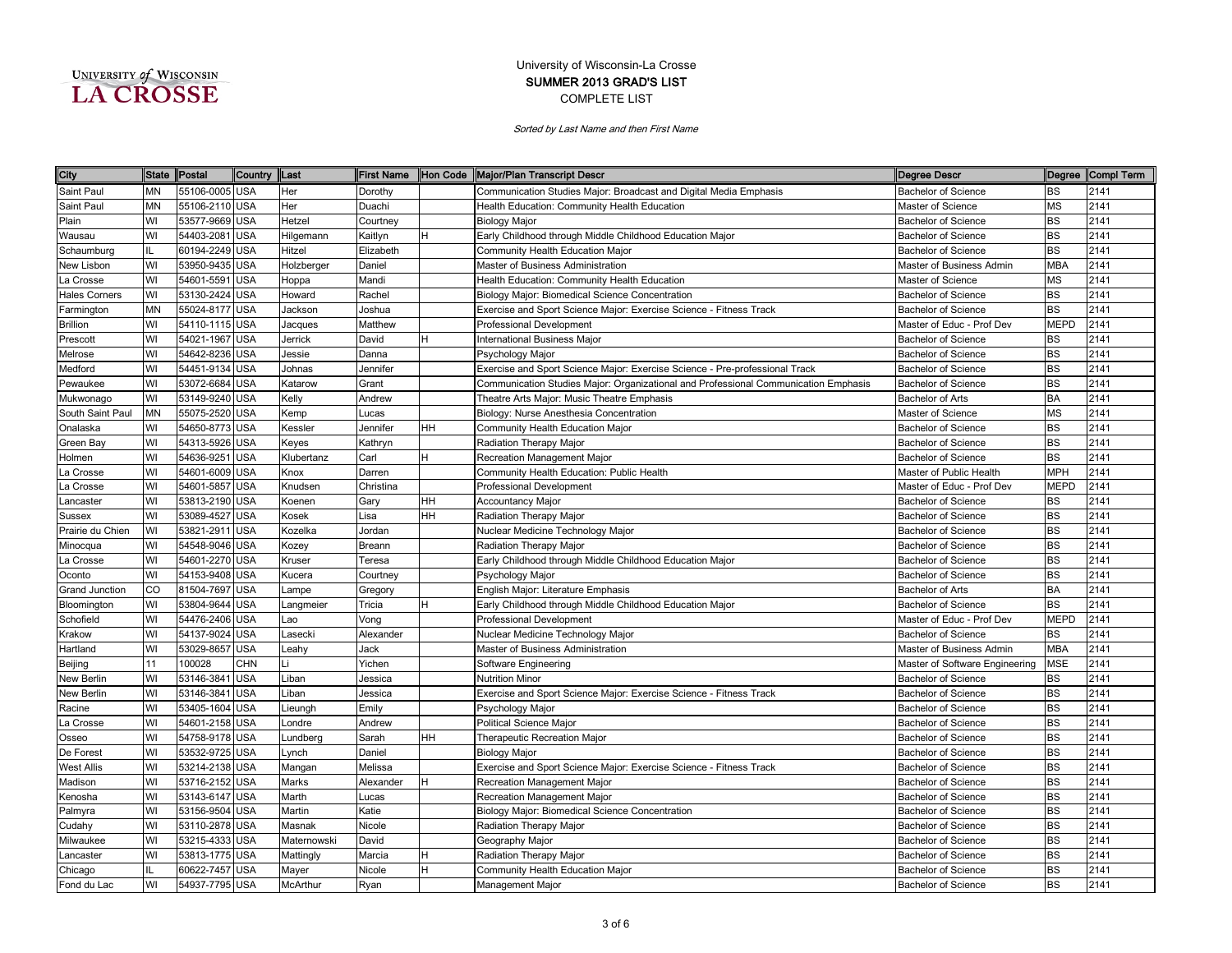| UNIVERSITY of WISCONSIN |  |
|-------------------------|--|
| <b>LA CROSSE</b>        |  |

| City                   | <b>State</b> | Postal         | Country    | <b>ILast</b> | <b>First Name</b> |    | Hon Code Major/Plan Transcript Descr<br>Degree Descr                                                      |             | Degree Compl Term |
|------------------------|--------------|----------------|------------|--------------|-------------------|----|-----------------------------------------------------------------------------------------------------------|-------------|-------------------|
| Delano                 | <b>MN</b>    | 55328-8002 USA |            | McClellan    | Meghan            | н  | Community Health Education Major<br><b>Bachelor of Science</b>                                            | <b>BS</b>   | 2141              |
| Fox Lake               | WI           | 53933-9442 USA |            | McDonald     | Johnathan         |    | Recreation Management Major<br><b>Bachelor of Science</b>                                                 | <b>BS</b>   | 2141              |
| Fond du Lac            | WI           | 54937-9158 USA |            | McEssy       | Daniel            | н  | Exercise and Sport Science Major: Sport Management<br><b>Bachelor of Science</b>                          | <b>BS</b>   | 2141              |
| <b>Wisconsin Dells</b> | WI           | 53965-1721 USA |            | McMeans      | Kelly             |    | Master of Science<br>Biology: Nurse Anesthesia Concentration                                              | <b>MS</b>   | 2141              |
| Hartland               | WI           | 53029-9060 USA |            | Meier        | Dan               |    | <b>Political Science Major</b><br><b>Bachelor of Science</b>                                              | <b>BS</b>   | 2141              |
| Stoughton              | WI           | 53589-5402 USA |            | Metz         | Elizabeth         |    | Theatre Arts Major: Music Theatre Emphasis<br><b>Bachelor of Arts</b>                                     | <b>BA</b>   | 2141              |
| Kaukauna               | WI           | 54130-3771     | <b>USA</b> | Micke        | Matthew           |    | Exercise and Sport Science Major: Exercise Science - Fitness Track<br><b>Bachelor of Science</b>          | <b>BS</b>   | 2141              |
| West Salem             | WI           | 54669-1518 USA |            | Miller       | Adam              |    | Therapeutic Recreation Major<br><b>Bachelor of Science</b>                                                | <b>BS</b>   | 2141              |
| Cortland               | IL           | 60112-4112 USA |            | Milroy       | Jennifer          |    | <b>Biology Major</b><br><b>Bachelor of Science</b>                                                        | <b>BS</b>   | 2141              |
| Rochester              | <b>MN</b>    | 55904-6151 USA |            | Moritz       | Hannah            |    | Radiation Therapy Major<br><b>Bachelor of Science</b>                                                     | <b>BS</b>   | 2141              |
| Merrill                | WI           | 54452-9030     | <b>USA</b> | Moscoso      | Elizabeth         |    | Therapeutic Recreation Major<br><b>Bachelor of Science</b>                                                | <b>BS</b>   | 2141              |
| ittle Chute            | WI           | 54140-1383 USA |            | Mulry        | Tara              |    | <b>Radiation Therapy Major</b><br><b>Bachelor of Science</b>                                              | <b>BS</b>   | 2141              |
| a Crosse               | WI           | 54601-3175 USA |            | Nguyen       | Giang             |    | Master of Business Administration<br>Master of Business Admin                                             | <b>MBA</b>  | 2141              |
| Santa Clarita          | CA           | 91387-1421 USA |            | Nguyen       | Lan               |    | <b>Medical Dosimetry</b><br>Master of Science                                                             | <b>MS</b>   | 2141              |
| a Crosse               | WI           | 54601-3173 USA |            | Nguyen       | Minh              |    | <b>Bachelor of Science</b><br>Finance Major                                                               | <b>BS</b>   | 2141              |
| <b>West Salem</b>      | WI           | 54669-9330 USA |            | Noel         | Alan              |    | <b>Bachelor of Science</b><br>Management Major                                                            | <b>BS</b>   | 2141              |
| Holmen                 | WI           | 54636-8310 USA |            | Nommensen    | Regina            |    | <b>Special Education</b><br>Master of Science in Education                                                | <b>MSED</b> | 2141              |
| Waukesha               | WI           | 53189-9222 USA |            | Novak        | Andrew            |    | Nuclear Medicine Technology Major<br><b>Bachelor of Science</b>                                           | <b>BS</b>   | 2141              |
| Colgate                | WI           | 53017-9648 USA |            | Olson        | Kaylyn            |    | Bachelor of Science<br>Radiation Therapy Major                                                            | <b>BS</b>   | 2141              |
| Kenosha                | WI           | 53143-5529 USA |            | O'Reilly     | Karlie            |    | Exercise and Sport Science Major: Exercise Science - Pre-professional Track<br><b>Bachelor of Science</b> | <b>BS</b>   | 2141              |
| Racine                 | WI           | 53403-2751 USA |            | O'Toole      | Ashley            |    | Recreation Management Major<br><b>Bachelor of Science</b>                                                 | <b>BS</b>   | 2141              |
| Waupaca                | WI           | 54981-8732 USA |            | Overman      | Brandon           |    | Spanish Major: Business Concentration<br>Bachelor of Arts                                                 | <b>BA</b>   | 2141              |
| a Crosse               | WI           | 54602-3764 USA |            | Palumbo      | Cory              |    | Theatre Arts Major: General Studies Emphasis<br><b>Bachelor of Science</b>                                | <b>BS</b>   | 2141              |
| Ann Arbor              | MI           | 48103-2392 USA |            | Parow        | Hope              |    | Early Childhood through Middle Childhood Education Major<br><b>Bachelor of Science</b>                    | <b>BS</b>   | 2141              |
| Bloomington            | <b>MN</b>    | 55420-1701 USA |            | Paulson      | Lisa              |    | Exercise and Sport Science: Physical Education Teaching<br>Master of Science                              | <b>MS</b>   | 2141              |
| Oshkosh                | WI           | 54904-6362 USA |            | Pernsteiner  | Travis            |    | Master of Science<br>Recreation Management                                                                | <b>MS</b>   | 2141              |
| Appleton               | WI           | 54914-2152 USA |            | Perrine      | Gregory           | HН | <b>Chemistry Major</b><br><b>Bachelor of Science</b>                                                      | <b>BS</b>   | 2141              |
| Cross Plains           | WI           | 53528-9365 USA |            | Pertzborn    | Cheri             |    | Therapeutic Recreation Major<br><b>Bachelor of Science</b>                                                | <b>BS</b>   | 2141              |
| Stoughton              | WI           | 53589-3933 USA |            | Pesik        | Kailey            |    | Recreation Management Major<br><b>Bachelor of Science</b>                                                 | <b>BS</b>   | 2141              |
| Mound                  | <b>MN</b>    | 55364-9351     | <b>USA</b> | Peterson     | Kyle              |    | Exercise and Sport Science Major: Exercise Science - Fitness Track<br><b>Bachelor of Science</b>          | <b>BS</b>   | 2141              |
| Lake Geneva            | WI           | 53147-3550 USA |            | Pether       | Andrea            |    | <b>Professional Development</b><br>Master of Educ - Prof Dev                                              | <b>MEPD</b> | 2141              |
| Holmen                 | WI           | 54636-9408     | <b>USA</b> | Petro        | George            |    | Management Major<br><b>Bachelor of Science</b>                                                            | BS          | 2141              |
| Ha Noi                 |              |                | VNM        | Pham         | Tra               |    | Master of Business Administration<br>Master of Business Admin                                             | <b>MBA</b>  | 2141              |
| Marshfield             | WI           | 54449-9409 USA |            | Phillips     | Eric              |    | Nuclear Medicine Technology Major<br><b>Bachelor of Science</b>                                           | <b>BS</b>   | 2141              |
| Hazel Green            | WI           | 53811-9803 USA |            | Pluym        | Connor            |    | Biology Major: Biomedical Science Concentration<br><b>Bachelor of Science</b>                             | <b>BS</b>   | 2141              |
| Abbotsford             | WI           | 54405-9764 USA |            | Podevels     | Nikki             |    | <b>Bachelor of Science</b><br>Psychology Major                                                            | <b>BS</b>   | 2141              |
| Boyceville             | WI           | 54725          | <b>USA</b> | Polonec      | Andrew            |    | Exercise and Sport Science Major: Sport Management<br><b>Bachelor of Science</b>                          | <b>BS</b>   | 2141              |
| Madison                | WI           | 53713-3419 USA |            | Pschorr      | Maximilian        |    | Archaeological Studies Major<br><b>Bachelor of Arts</b>                                                   | BA          | 2141              |
| Cedarburg              | WI           | 53012-9383 USA |            | Reel         | Bethany           |    | Community Health Education Major<br><b>Bachelor of Science</b>                                            | <b>BS</b>   | 2141              |
| Viroqua                | WI           | 54665-7799 USA |            | Rehbein      | Micah             | HΗ | Early Childhood through Middle Childhood Education Major<br>Bachelor of Science                           | <b>BS</b>   | 2141              |
| Neillsville            | WI           | 54456-2049 USA |            | Reinhardt    | Nicole            |    | Community Health Education Major<br><b>Bachelor of Science</b>                                            | <b>BS</b>   | 2141              |
| La Crosse              | WI           | 54603-1001 USA |            | Retzlaff     | Elizabeth         |    | Exercise and Sport Science: Physical Education Teaching<br>Master of Science                              | <b>MS</b>   | 2141              |
| La Crescent            | <b>MN</b>    | 55947          | <b>USA</b> | Rignell      | Jordan            |    | Exercise and Sport Science Major: Exercise Science - Fitness Track<br><b>Bachelor of Science</b>          | <b>BS</b>   | 2141              |
| Eau Claire             | WI           | 54701-5077 USA |            | Robinson     | Ashley            |    | Bachelor of Science<br><b>Biology Major</b>                                                               | <b>BS</b>   | 2141              |
| Sparta                 | WI           | 54656-1145 USA |            | Rosales      | Kenneth           |    | Communication Studies Major: Interpersonal Communication Emphasis<br><b>Bachelor of Science</b>           | <b>BS</b>   | 2141              |
| Friendship             | WI           | 53934-9513 USA |            | Ross         | Cassandra         |    | Exercise and Sport Science: Physical Education Teaching<br>Master of Science                              | <b>MS</b>   | 2141              |
| <b>Twin Lakes</b>      | WI           | 53181-9268 USA |            | Ruggiero     | Jenna             |    | Radiation Therapy Major<br><b>Bachelor of Science</b>                                                     | <b>BS</b>   | 2141              |
| New Berlin             | WI           | 53151-8751 USA |            | Rush         | Lauren            | H. | Community Health Education Major<br><b>Bachelor of Science</b>                                            | <b>BS</b>   | 2141              |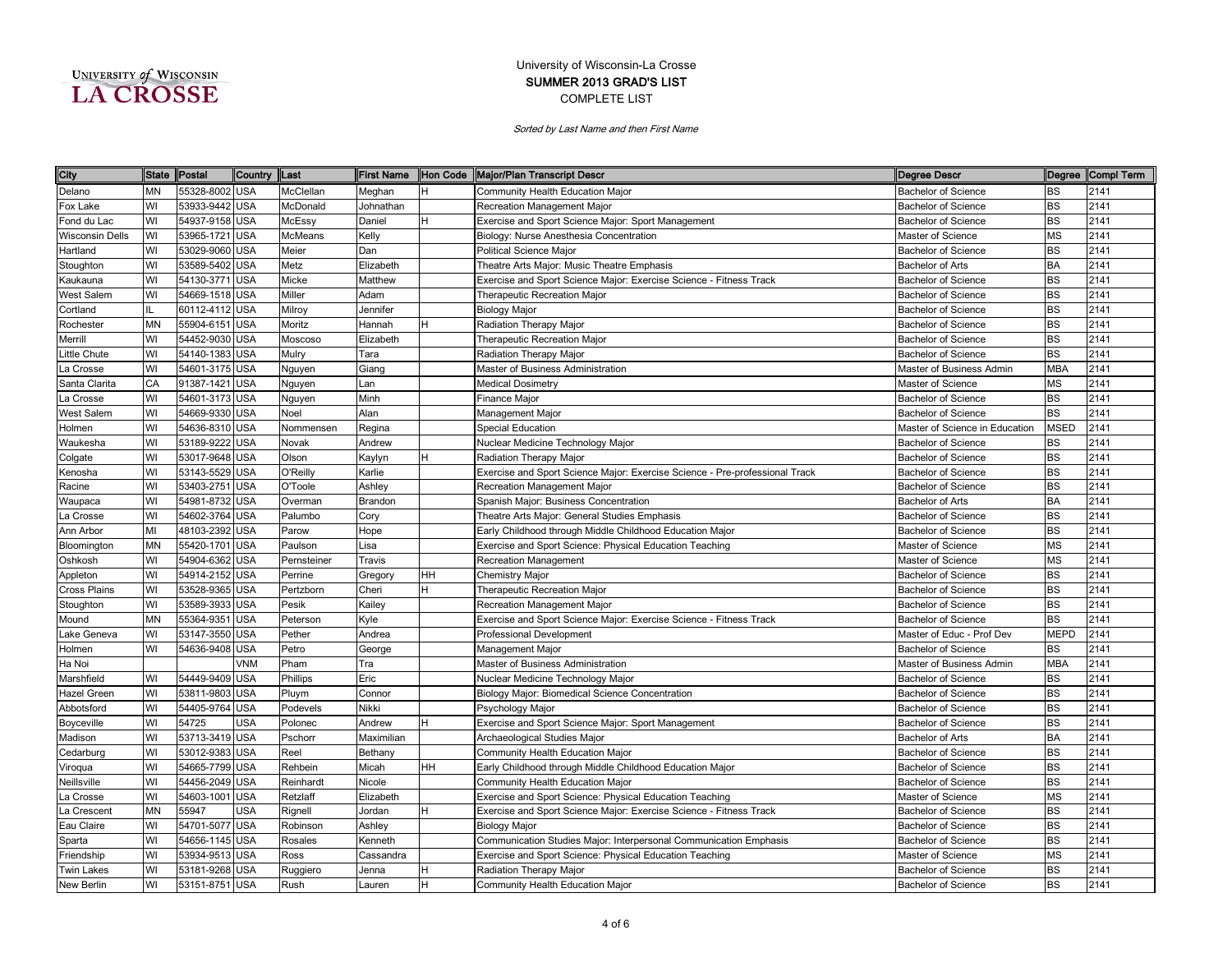| UNIVERSITY of WISCONSIN |  |
|-------------------------|--|
| <b>A CROSSE</b>         |  |

| City                    | State Postal |                | Country    | <b>Last</b>     | First Name   |    | Hon Code Major/Plan Transcript Descr                               | Degree Descr                |            | Degree Compl Term |
|-------------------------|--------------|----------------|------------|-----------------|--------------|----|--------------------------------------------------------------------|-----------------------------|------------|-------------------|
| Eau Claire              | WI           | 54701-1901 USA |            | Rush            | Leah         |    | <b>Therapeutic Recreation Major</b>                                | <b>Bachelor of Science</b>  | <b>BS</b>  | 2141              |
| Port Edwards            | WI           | 54469-1144 USA |            | Saeger          | Lisa         | H  | Chemistry Major                                                    | <b>Bachelor of Science</b>  | <b>BS</b>  | 2141              |
| La Crosse               | WI           | 54601-5650 USA |            | Saucedo         | Alexander    |    | Sociology Major                                                    | <b>Bachelor of Science</b>  | <b>BS</b>  | 2141              |
| Hudson                  | WI           | 54016-8181 USA |            | Sauceman        | Nathan       |    | Finance Major                                                      | <b>Bachelor of Science</b>  | <b>BS</b>  | 2141              |
| Reedsburg               | WI           | 53959-9326 USA |            | Sauey           | Blake        |    | Biology: Cellular and Molecular Biology Concentration              | Master of Science           | <b>MS</b>  | 2141              |
| Brookfield              | WI           | 53045-4277 USA |            | Schesta         | Catherine    |    | Biology: Nurse Anesthesia Concentration                            | Master of Science           | <b>MS</b>  | 2141              |
| Eau Claire              | WI           | 54701-8365 USA |            | Scheuermann     | Rebecca      |    | Radiation Therapy Major                                            | <b>Bachelor of Science</b>  | <b>BS</b>  | 2141              |
| Green Bay               | WI           | 54304-4275 USA |            | Schilawski      | Kelsey       |    | Nuclear Medicine Technology Major                                  | <b>Bachelor of Science</b>  | <b>BS</b>  | 2141              |
| Muskego                 | WI           | 53150-7606 USA |            | Schilz          | Gina         |    | Community Health Education Major                                   | <b>Bachelor of Science</b>  | <b>BS</b>  | 2141              |
| Verona                  | WI           | 53593-1518 USA |            | Schmidt         | Samuel       |    | Exercise and Sport Science Major: Sport Management                 | <b>Bachelor of Science</b>  | <b>BS</b>  | 2141              |
| <b>Mineral Point</b>    | WI           | 53565-1116     | <b>USA</b> | Schmitz         | <b>Bruce</b> |    | Exercise and Sport Science Major: Exercise Science - Fitness Track | <b>Bachelor of Science</b>  | <b>BS</b>  | 2141              |
| Bloomington             | <b>MN</b>    | 55420-2136 USA |            | Schulz          | Ross         |    | Recreation Management Major                                        | <b>Bachelor of Science</b>  | <b>BS</b>  | 2141              |
| Arcadia                 | WI           | 54612-1810 USA |            | Schweisthal     | Lindsey      |    | Management Major                                                   | <b>Bachelor of Science</b>  | <b>BS</b>  | 2141              |
| Fox Point               | WI           | 53217-3253 USA |            | Schweitz        | Emily        |    | Exercise and Sport Science Major: Sport Management                 | <b>Bachelor of Science</b>  | <b>BS</b>  | 2141              |
| West Seneca             | <b>NY</b>    | 14224-4603 USA |            | Sciarrino       | Stephanie    |    | Exercise and Sport Science: Physical Education Teaching            | Master of Science           | MS         | 2141              |
| Chicago                 | IL           | 60660-2190 USA |            | Secrist         | Elizabeth    |    | Nuclear Medicine Technology Major                                  | <b>Bachelor of Science</b>  | <b>BS</b>  | 2141              |
| Oconomowoc              | WI           | 53066-3640 USA |            | Sieber          | Richard      |    | Exercise and Sport Science: Physical Education Teaching            | Master of Science           | MS         | 2141              |
| <b>Wisconsin Rapids</b> | WI           | 54495-3946 USA |            | Siegler         | Matthew      | HН | Philosophy Major                                                   | <b>Bachelor of Arts</b>     | <b>BA</b>  | 2141              |
| Barron                  | WI           | 54812-8735 USA |            | Snively         | Jenna        |    | Radiation Therapy Major                                            | <b>Bachelor of Science</b>  | <b>BS</b>  | 2141              |
| <b>Blue River</b>       | WI           | 53518-8101 USA |            | Solinger        | Clara        |    | Music Major: Music Theatre Emphasis                                | <b>Bachelor of Arts</b>     | BA         | 2141              |
| Menomonee Falls         | WI           | 53051-1957 USA |            | Sontag          | Jill         |    | Biology: Nurse Anesthesia Concentration                            | Master of Science           | MS         | 2141              |
| Greenville              | WI           | 54942-8670 USA |            | Spencer         | Kayla        |    | <b>Political Science Major</b>                                     | <b>Bachelor of Science</b>  | <b>BS</b>  | 2141              |
| _ancaster               | WI           | 53813-9616 USA |            | Stader          | Matthew      |    | Biology: Nurse Anesthesia Concentration                            | Master of Science           | ΜS         | 2141              |
| Amsterdam               |              | 1082 KD        | <b>NLD</b> | Stan            | Vlad         |    | Computer Science Major                                             | <b>Bachelor of Science</b>  | <b>BS</b>  | 2141              |
| a Crosse                | WI           | 54601-6212 USA |            | <b>Stanek</b>   | Nicole       |    | Psychology Major                                                   | Bachelor of Science         | <b>BS</b>  | 2141              |
| Oconomowoc              | WI           | 53066-6912 USA |            | Stassi          | Elizabeth    |    | Nuclear Medicine Technology Major                                  | <b>Bachelor of Science</b>  | <b>BS</b>  | 2141              |
| a Crosse.               | WI           | 54601-4856 USA |            | Steeno          | Andrew       |    | Music Major: Jazz Performance Emphasis                             | Bachelor of Science         | <b>BS</b>  | 2141              |
| Mosinee                 | WI           | 54455-9712 USA |            | Stepan          | Victoria     |    | Radiation Therapy Major                                            | <b>Bachelor of Science</b>  | <b>BS</b>  | 2141              |
| Jordan                  | <b>MN</b>    | 55352-8606 USA |            | Stever          | Courtni      |    | Exercise and Sport Science Major: Exercise Science - Fitness Track | <b>Bachelor of Science</b>  | <b>BS</b>  | 2141              |
| Sun Prairie             | WI           | 53590-3729 USA |            | Stinnett        | Rebecca      | HН | Nuclear Medicine Technology Major                                  | <b>Bachelor of Science</b>  | <b>BS</b>  | 2141              |
| Cleveland               | <b>MN</b>    | 56017-2063 USA |            | Stocker         | Samantha     |    | Radiation Therapy Major                                            | <b>Bachelor of Science</b>  | <b>BS</b>  | 2141              |
| <b>Belleville</b>       | WI           | 53508-9785     | <b>USA</b> | Tachon          | Emily        |    | Community Health Education Major                                   | <b>Bachelor of Science</b>  | <b>BS</b>  | 2141              |
| East Patchogue          | <b>NY</b>    | 11772-6169 USA |            | Tampellini      | Stephanie    |    | Exercise and Sport Science: Physical Education Teaching            | Master of Science           | MS         | 2141              |
| Phuket                  |              | 83000          | THA        | Thepsiriamnuay  | Thanaporn    |    | Master of Business Administration                                  | Master of Business Admin    | <b>MBA</b> | 2141              |
| Jackson                 | WI           | 53037-9346 USA |            | Theriault       | Elizabeth    |    | Recreation Management Major                                        | <b>Bachelor of Science</b>  | <b>BS</b>  | 2141              |
| Stoughton               | WI           | 53589-2233 USA |            | <b>Tibbetts</b> | Veronica     |    | Mathematics Major                                                  | <b>Bachelor of Science</b>  | <b>BS</b>  | 2141              |
| Onalaska                | WI           | 54650-8748 USA |            | Tiku            | Shailja      |    | Community Health Education: Public Health                          | Master of Public Health     | <b>MPH</b> | 2141              |
| a Crosse                | WI           | 54601-3779 USA |            | Tirabassi       | Andrea       |    | School Psychology                                                  | <b>Education Specialist</b> | <b>EDS</b> | 2141              |
| Coon Rapids             | <b>MN</b>    | 55433-4008 USA |            | Tlusty          | Steven       |    | Computer Science Major                                             | <b>Bachelor of Science</b>  | <b>BS</b>  | 2141              |
| Mondovi                 | WI           | 54755-8332     | <b>USA</b> | Tomlinson       | Amber        | HН | <b>Therapeutic Recreation Major</b>                                | <b>Bachelor of Science</b>  | BS         | 2141              |
| Mount Horeb             | WI           | 53572-3303 USA |            | Trainor         | Bryan        |    | Community Health Education Major                                   | <b>Bachelor of Science</b>  | <b>BS</b>  | 2141              |
| Middleton               | WI           | 53562-3330 USA |            | <b>Trautman</b> | Daniel       |    | Exercise and Sport Science Major: Exercise Science - Fitness Track | <b>Bachelor of Science</b>  | <b>BS</b>  | 2141              |
| Woodbury                | MN           | 55125-9582     | <b>USA</b> | Trevino         | Andrew       |    | Exercise and Sport Science Major: Sport Management                 | <b>Bachelor of Science</b>  | <b>BS</b>  | 2141              |
| a Crosse                | WI           | 54601-3488     | <b>USA</b> | <b>Truong</b>   | Ha Thu       |    | Finance Major                                                      | Bachelor of Science         | BS         | 2141              |
| Savage                  | <b>MN</b>    | 55378-4407 USA |            | Tschann         | Randi        |    | Community Health Education Major                                   | <b>Bachelor of Science</b>  | BS         | 2141              |
| <b>KAOSHIUNG</b>        |              | 807            | <b>TWN</b> | Tu              | Pei-Ting     |    | Master of Business Administration                                  | Master of Business Admin    | MBA        | 2141              |
| Alexandria              | VA           | 22315-5608 USA |            | Valley          | Megan        |    | Exercise and Sport Science: Physical Education Teaching            | Master of Science           | ΜS         | 2141              |
| Wausau                  | WI           | 54401-5206 USA |            | Venzke          | Clarissa     |    | Biology Major: Biomedical Science Concentration                    | <b>Bachelor of Science</b>  | <b>BS</b>  | 2141              |